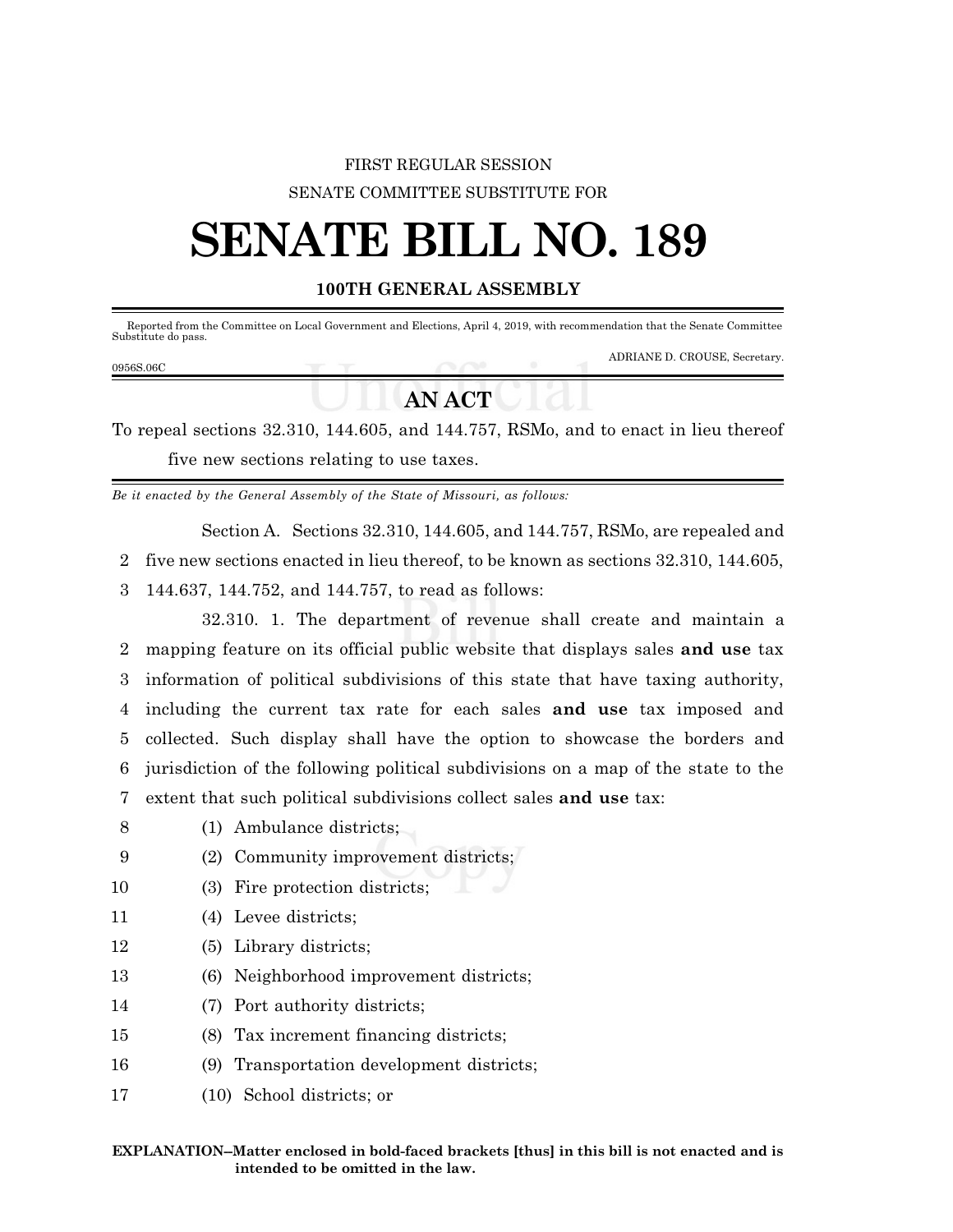(11) Any other political subdivision that imposes a sales **or use** tax within its borders and jurisdiction.

 2. The mapping feature shall also have the option to superimpose state house of representative districts and state senate districts over the political subdivisions.

 3. A political subdivision collecting sales **or use** tax listed in subsection 1 of this section shall provide to the department of revenue mapping and geographic data pertaining to the political subdivision's borders and jurisdictions. The political subdivision shall certify the accuracy of the data by affidavit and shall provide the data in a format specified by the department of revenue. Such data shall be sent to the department of revenue by April 1, 2019, and shall be updated and sent to the department if a change in the political subdivision's borders or jurisdiction occurs thereafter.

 4. The department of revenue may contract with another entity to build and maintain the mapping feature.

 5. By July 1, 2019, the department shall implement the mapping feature using the data provided to it under subsection 3 of this section.

144.605. The following words and phrases as used in sections 144.600 to 144.745 mean and include:

 (1) "Calendar quarter", the period of three consecutive calendar months ending on March thirty-first, June thirtieth, September thirtieth or December thirty-first;

(2) "Engages in business activities within this state" includes:

 (a) Maintaining or having a franchisee or licensee operating under the seller's trade name in this state if the franchisee or licensee is required to collect sales tax pursuant to sections 144.010 to 144.525;

 (b) Soliciting sales or taking orders by sales agents or traveling representatives;

 (c) A vendor is presumed to engage in business activities within this state if any person, other than a common carrier acting in its capacity as such, that has substantial nexus with this state:

 a. Sells a similar line of products as the vendor and does so under the same or a similar business name;

 b. Maintains an office, distribution facility, warehouse, or storage place, or similar place of business in the state to facilitate the delivery of property or services sold by the vendor to the vendor's customers;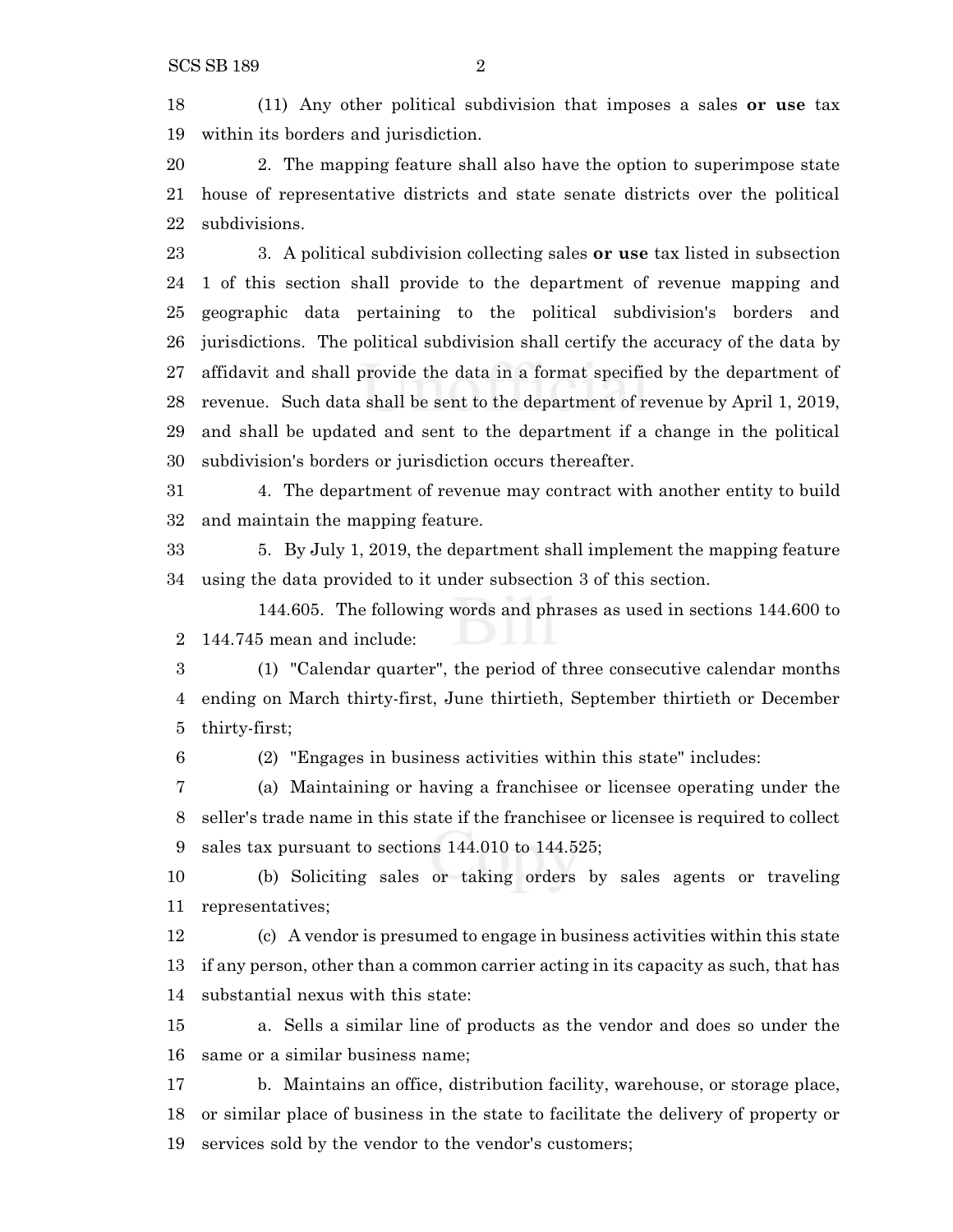c. Delivers, installs, assembles, or performs maintenance services for the vendor's customers within the state;

 d. Facilitates the vendor's delivery of property to customers in the state by allowing the vendor's customers to pick up property sold by the vendor at an office, distribution facility, warehouse, storage place, or similar place of business maintained by the person in the state; or

 e. Conducts any other activities in the state that are significantly associated with the vendor's ability to establish and maintain a market in the state for the sales;

 (d) The presumption in paragraph (c) **of this subdivision** may be rebutted by demonstrating that the person's activities in the state are not significantly associated with the vendor's ability to establish or maintain a market in this state for the vendor's sales;

 (e) Notwithstanding paragraph (c) **of this subdivision**, a vendor shall be presumed to engage in business activities within this state if the vendor enters into an agreement with one or more residents of this state under which the resident, for a commission or other consideration, directly or indirectly refers potential customers, whether by a link on an internet website, an in-person oral presentation, telemarketing, or otherwise, to the vendor, if the cumulative gross receipts from sales by the vendor to customers in the state who are referred to the vendor by all residents with this type of an agreement with the vendor is in excess of ten thousand dollars during the preceding twelve months;

 (f) The presumption in paragraph (e) **of this subdivision** may be rebutted by submitting proof that the residents with whom the vendor has an agreement did not engage in any activity within the state that was significantly associated with the vendor's ability to establish or maintain the vendor's market in the state during the preceding twelve months. Such proof may consist of sworn written statements from all of the residents with whom the vendor has an agreement stating that they did not engage in any solicitation in the state on behalf of the vendor during the preceding year provided that such statements were provided and obtained in good faith;

 **(g) a. Beginning October 1, 2019, a vendor engages in business activities within this state if the cumulative gross receipts from the vendor's sales of tangible personal property to purchasers for the purpose of storage, use, or consumption in this state are one hundred thousand dollars or more during any twelve-month period, as**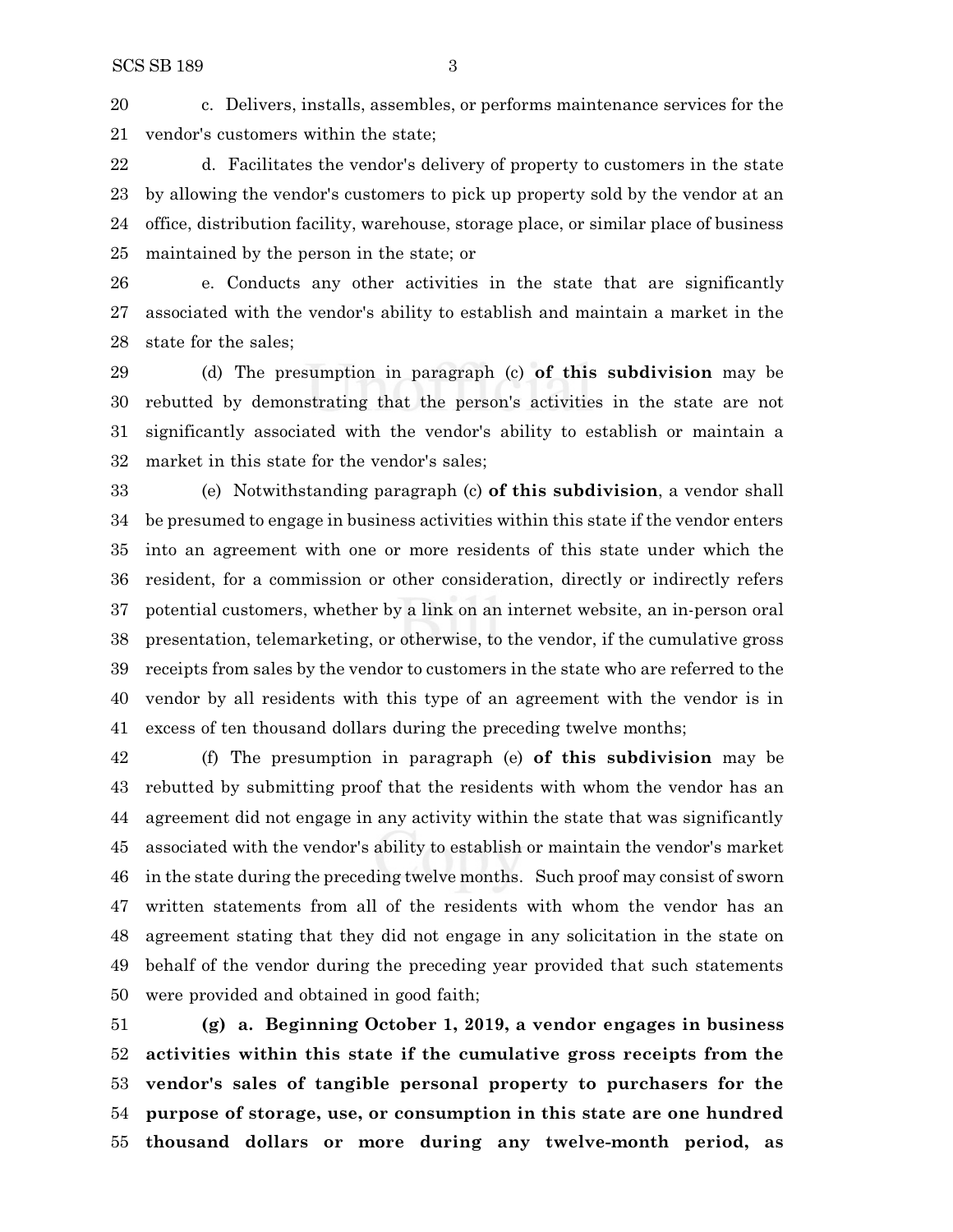SCS SB 189 4

**determined under subparagraph b of this paragraph;**

 **b. Following the close of each calendar quarter, a vendor shall determine whether the vendor met the requirements provided under subparagraph a of this paragraph during the twelve-month period ending on the last day of the preceding calendar quarter. If the vendor met such requirements for any such twelve-month period, such vendor shall collect and remit the tax as provided under section 144.635 for a period of not less than twelve months, beginning not more than three months following the close of the preceding calendar quarter, and shall continue to collect and remit the tax for as long as the vendor is engaged in business activities in this state, as provided under this paragraph, or otherwise maintains a substantial nexus with this state;**

 (3) "Maintains a place of business in this state" includes maintaining, occupying, or using, permanently or temporarily, directly or indirectly, by whatever name called, an office, place of distribution, sales or sample room or place, warehouse or storage place, or other place of business in this state, whether owned or operated by the vendor or by any other person other than a common carrier acting in its capacity as such;

 (4) "Person", any individual, firm, copartnership, joint venture, association, corporation, municipal or private, and whether organized for profit or not, state, county, political subdivision, state department, commission, board, bureau or agency, except the state transportation department, estate, trust, business trust, receiver or trustee appointed by the state or federal court, syndicate, or any other group or combination acting as a unit, and the plural as well as the singular number;

 (5) "Purchase", the acquisition of the ownership of, or title to, tangible personal property, through a sale, as defined herein, for the purpose of storage, use or consumption in this state;

 (6) "Purchaser", any person who is the recipient for a valuable consideration of any sale of tangible personal property acquired for use, storage or consumption in this state;

 (7) "Sale", any transfer, barter or exchange of the title or ownership of tangible personal property, or the right to use, store or consume the same, for a consideration paid or to be paid, and any transaction whether called leases, rentals, bailments, loans, conditional sales or otherwise, and notwithstanding that the title or possession of the property or both is retained for security. For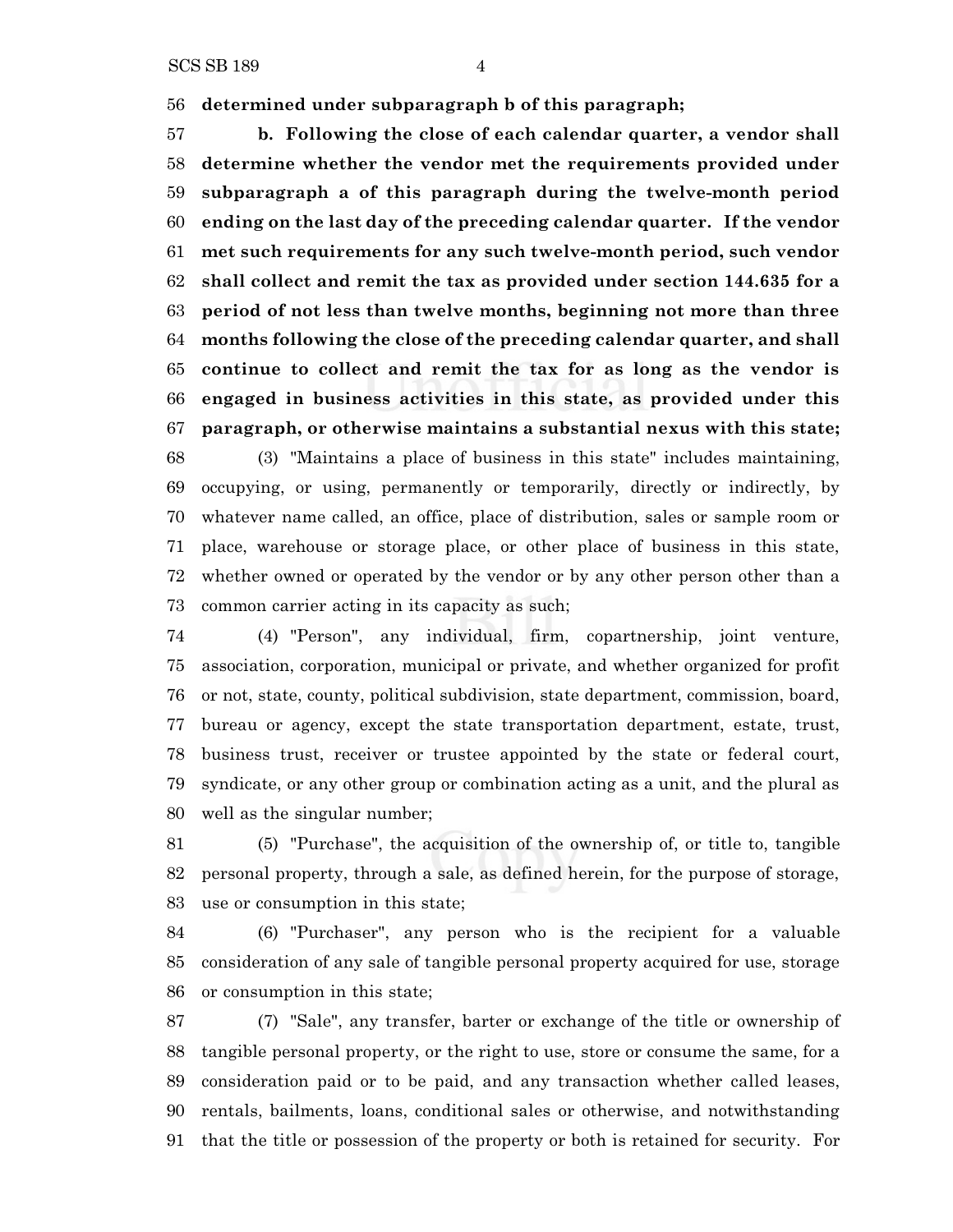the purpose of this law the place of delivery of the property to the purchaser, user, storer or consumer is deemed to be the place of sale, whether the delivery be by the vendor or by common carriers, private contractors, mails, express, agents, salesmen, solicitors, hawkers, representatives, consignors, peddlers, canvassers or otherwise;

 (8) "Sales price", the consideration including the charges for services, except charges incident to the extension of credit, paid or given, or contracted to be paid or given, by the purchaser to the vendor for the tangible personal property, including any services that are a part of the sale, valued in money, whether paid in money or otherwise, and any amount for which credit is given to the purchaser by the vendor, without any deduction therefrom on account of the cost of the property sold, the cost of materials used, labor or service cost, losses or any other expenses whatsoever, except that cash discounts allowed and taken on sales shall not be included and "sales price" shall not include the amount charged for property returned by customers upon rescission of the contract of sales when the entire amount charged therefor is refunded either in cash or credit or the amount charged for labor or services rendered in installing or applying the property sold, the use, storage or consumption of which is taxable pursuant to sections 144.600 to 144.745. The sales price shall not include usual and customary delivery charges that are separately stated. In determining the amount of tax due pursuant to sections 144.600 to 144.745, any charge incident to the extension of credit shall be specifically exempted;

 (9) "Selling agent", every person acting as a representative of a principal, when such principal is not registered with the director of revenue of the state of Missouri for the collection of the taxes imposed pursuant to sections 144.010 to 144.525 or sections 144.600 to 144.745 and who receives compensation by reason of the sale of tangible personal property of the principal, if such property is to be stored, used, or consumed in this state;

 (10) "Storage", any keeping or retention in this state of tangible personal property purchased from a vendor, except property for sale or property that is temporarily kept or retained in this state for subsequent use outside the state; (11) "Tangible personal property", all items subject to the Missouri sales tax as provided in subdivisions (1) and (3) **of subsection 1** of section 144.020; (12) "Taxpayer", any person remitting the tax or who should remit the tax levied by sections 144.600 to 144.745;

(13) "Use", the exercise of any right or power over tangible personal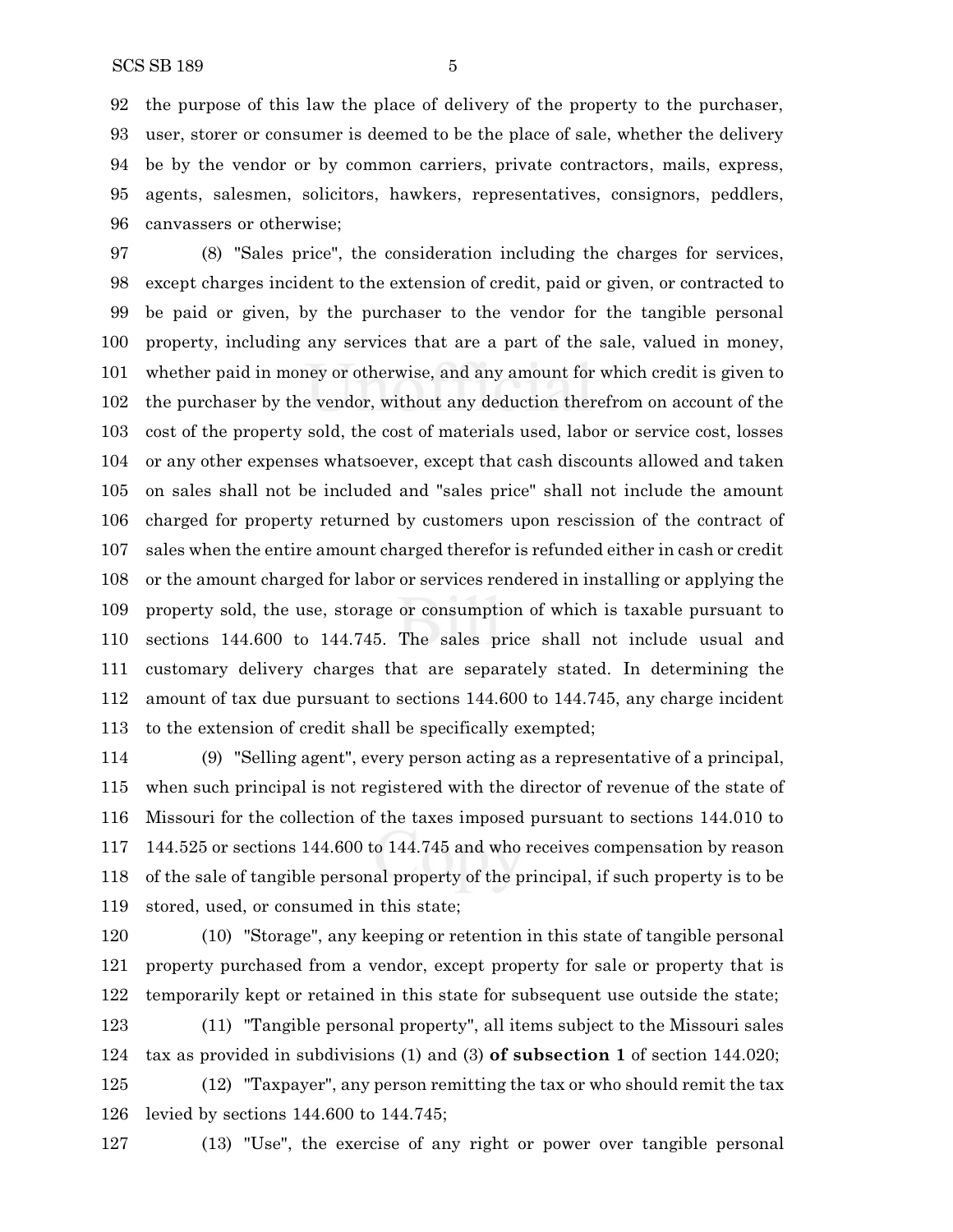property incident to the ownership or control of that property, except that it does not include the temporary storage of property in this state for subsequent use outside the state, or the sale of the property in the regular course of business;

 (14) "Vendor", every person engaged in making sales of tangible personal property by mail order, by advertising, by agent or peddling tangible personal property, soliciting or taking orders for sales of tangible personal property, for storage, use or consumption in this state, all salesmen, solicitors, hawkers, representatives, consignees, peddlers or canvassers, as agents of the dealers, distributors, consignors, supervisors, principals or employers under whom they operate or from whom they obtain the tangible personal property sold by them, and every person who maintains a place of business in this state, maintains a stock of goods in this state, or engages in business activities within this state and every person who engages in this state in the business of acting as a selling agent for persons not otherwise vendors as defined in this subdivision. Irrespective of whether they are making sales on their own behalf or on behalf of the dealers, distributors, consignors, supervisors, principals or employers, they must be regarded as vendors and the dealers, distributors, consignors, supervisors, principals or employers must be regarded as vendors for the purposes of sections 144.600 to 144.745.

**144.637. 1. The director of revenue shall provide and maintain a database that describes boundary changes for all taxing jurisdictions and the effective dates of such changes for the use of vendors collecting the tax imposed under sections 144.600 to 144.745.**

 **2. For the identification of counties and cities, codes corresponding to the rates shall be provided according to Federal Information Processing Standards (FIPS) as developed by the National Institute of Standards and Technology. For the identification of all other jurisdictions, codes corresponding to the rates shall be in a format determined by the director.**

 **3. The director shall provide and maintain a database that assigns each five- and nine-digit zip code to the proper rates and taxing jurisdictions. The lowest combined tax rate imposed in the zip code area shall apply if the area includes more than one tax rate in any level of taxing jurisdiction. If a nine-digit zip code designation is not available for a street address, or if a vendor is unable to determine the nine-digit zip code designation applicable to a purchase after**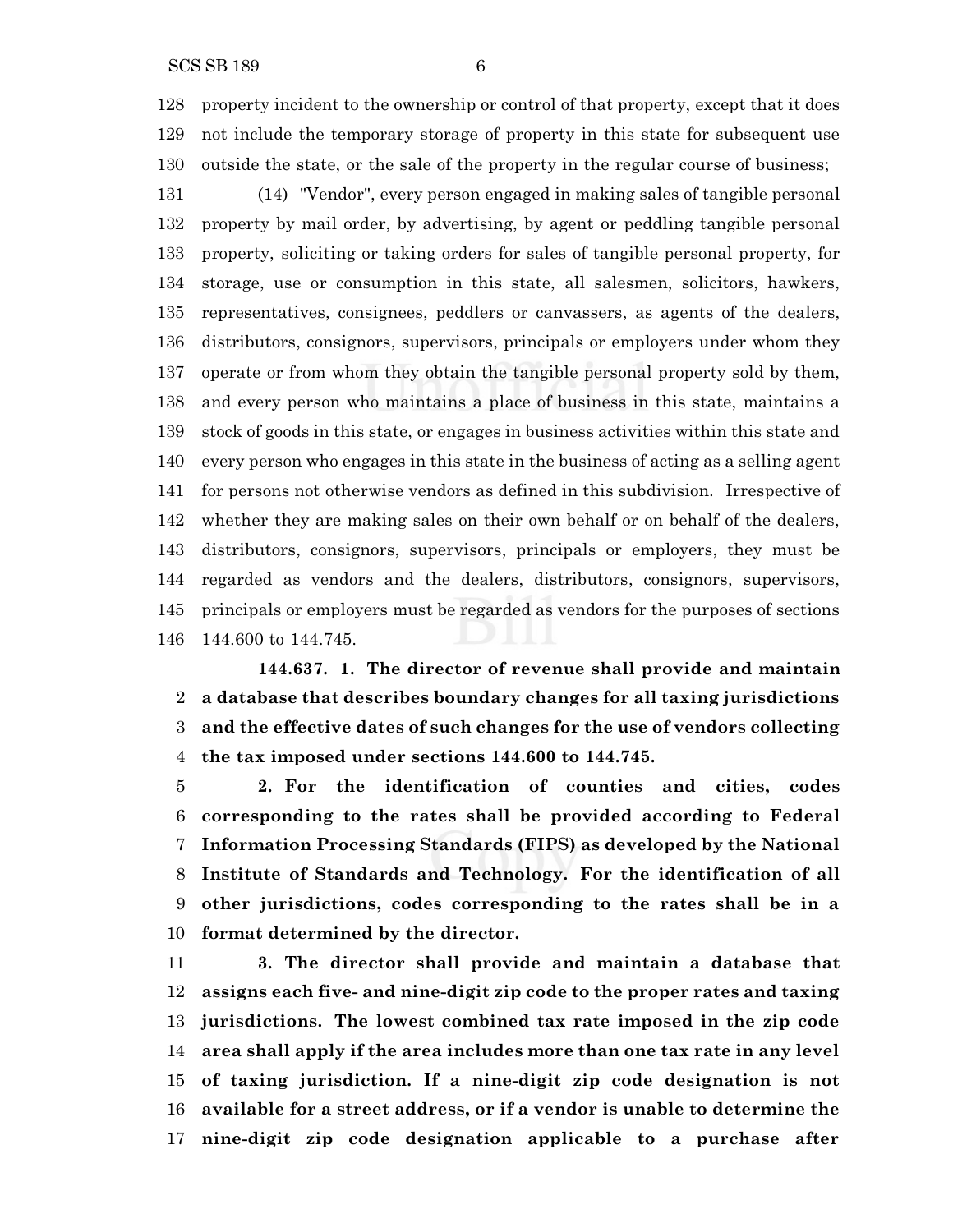**exercising due diligence to determine the designation, the vendor may apply the rate for the five-digit zip code area. For purposes of this section, there shall be a rebuttable presumption that a vendor has exercised due diligence if the vendor has attempted to determine the nine-digit zip code designation by utilizing software approved by the director that makes this designation from the street address and the five-digit zip code applicable to a purchase.**

 **4. The director may provide address-based boundary database records for assigning taxing jurisdictions and associated rates which shall be in addition to the requirements of subsection 3 of this section. The database records shall be in the same approved format as the database records required under subsection 3 of this section and shall meet the requirements developed pursuant to the federal Mobile Telecommunications Sourcing Act, 4 U.S.C. Section 119(a). If the director develops address-based assignment database records, vendors shall be required to use such database. A vendor shall use such database records in place of the five- and nine-digit zip code database records provided for in subsection 3 of this section. If a vendor is unable to determine the applicable rate and jurisdiction using an address-based database record after exercising due diligence, the vendor may apply the nine-digit zip code designation applicable to a purchase. If a nine-digit zip code designation is not available for a street address or if a vendor is unable to determine the nine-digit zip code designation applicable to a purchase after exercising due diligence to determine the designation, the vendor may apply the rate for the five-digit zip code area. For the purposes of this section, there shall be a rebuttable presumption that a vendor has exercised due diligence if the vendor has attempted to determine the tax rate and jurisdiction by utilizing software approved by the director and makes the assignment from the address and zip code information applicable to the purchase. If the director has met the requirements of subsection 3 of this section, the director may also elect to certify address-based databases provided by third parties for assigning tax rates and jurisdictions. The databases shall be in the same approved format as the database records under this section and meet the requirements developed pursuant to the federal Mobile Telecommunications Sourcing Act, 4 U.S.C. Section 119(a). If the director certifies an address-based**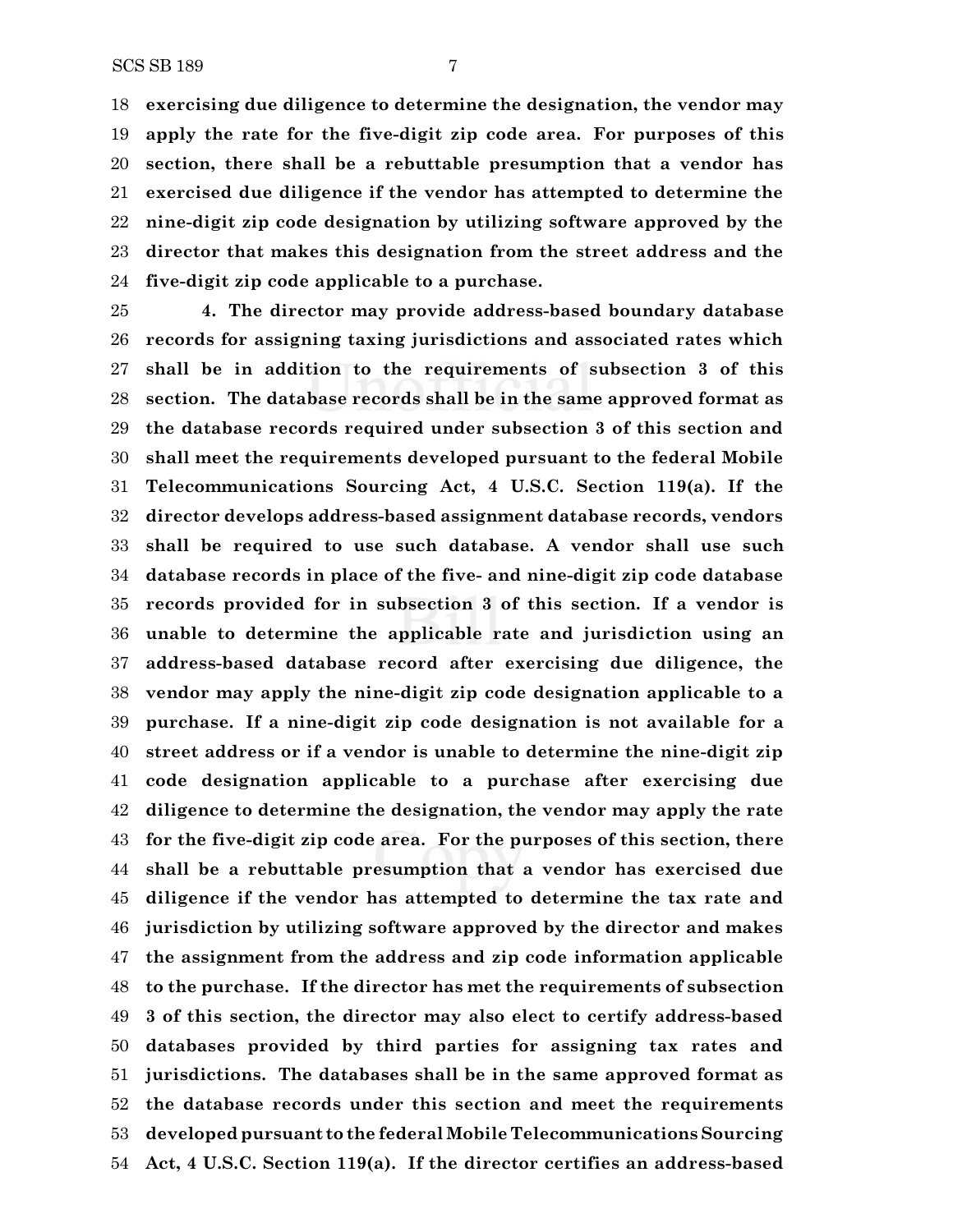**database provided by a third party, a vendor may use such database in place of the database provided for in this subsection.**

 **5. The electronic databases provided for in subsections 1, 2, 3, and 4 of this section shall be in downloadable format as determined by the director. The databases may be directly provided by the director or provided by a third party as designated by the director. The databases shall be provided at no cost to the user of the database. The provisions of subsections 3 and 4 of this section shall not apply if the purchased product is received by the purchaser at the business location of the vendor.**

 **6. No vendor shall be liable for reliance upon erroneous data provided by the director on tax rates, boundaries, or taxing jurisdiction assignments.**

**144.752. 1. For the purposes of this section, the following terms shall mean:**

 **(1) "Marketplace facilitator", a person that contracts with sellers to facilitate for consideration, regardless of whether deducted as fees from the transaction, the sale of the seller's products through an electronic marketplace operated by a person, and engages:**

 **(a) Either directly or indirectly, through one or more affiliated persons in any of the following:**

 **a. Transmitting or otherwise communicating the offer or acceptance between the purchaser and marketplace seller;**

 **b. Owning or operating the infrastructure, electronic or physical, or technology that brings purchasers and marketplace sellers together; c. Providing a virtual currency that purchasers are allowed or required to use to purchase products from the marketplace seller; or**

 **d. Software development or research and development activities related to any of the activities described in paragraph (b) of this subdivision if such activities are directly related to an electronic marketplace operated by a person or an affiliated person; and**

 **(b) In any of the following activities with respect to the marketplace seller's products:**

**a. Payment processing services;**

**b. Fulfillment or storage services;**

**c. Listing products for sale;**

**d. Setting prices;**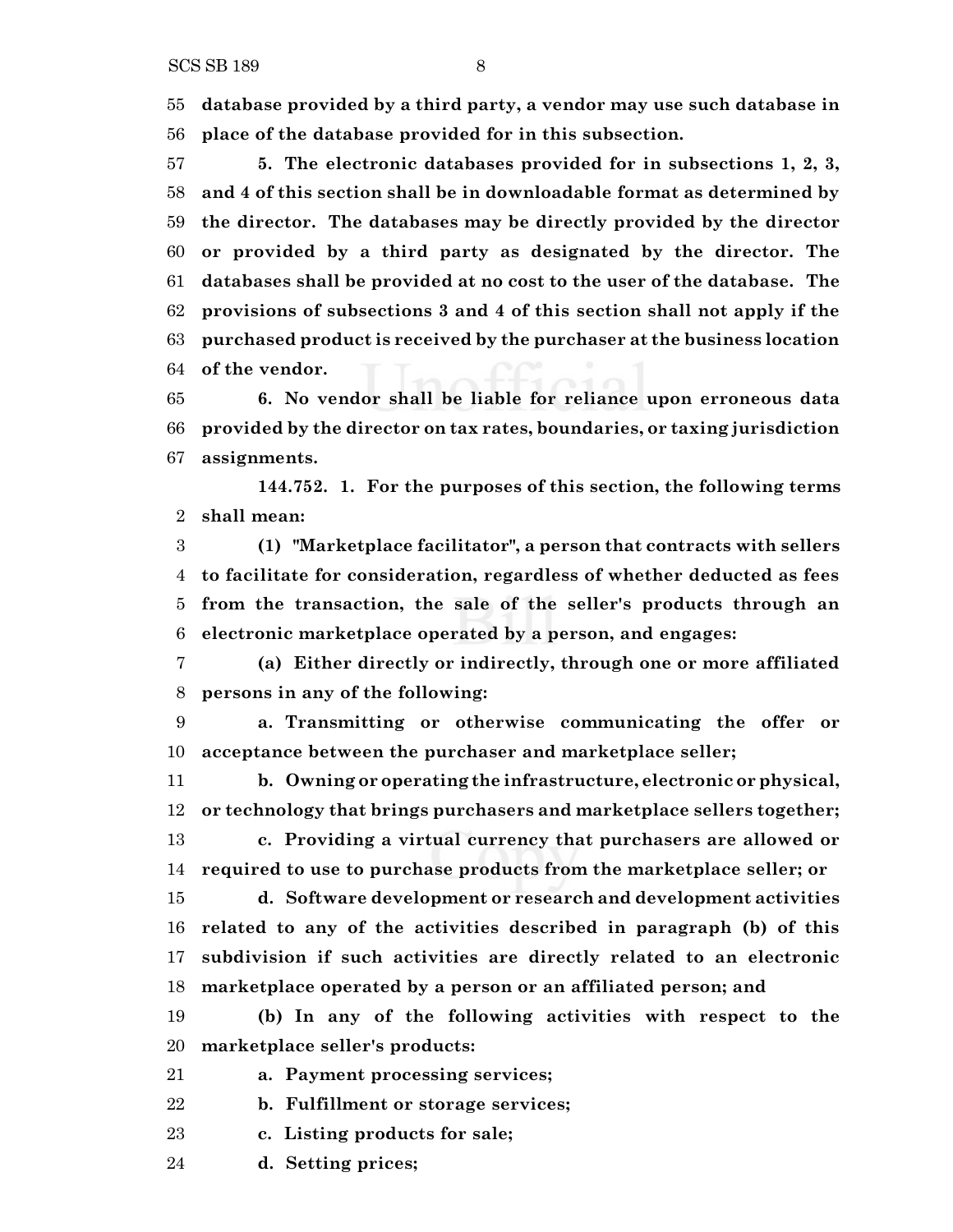**e. Branding sales as those of the marketplace facilitator;**

**f. Order taking;**

**g. Advertising or promotion; or**

 **h. Providing customer service or accepting or assisting with returns or exchanges;**

 **A marketplace facilitator is a vendor as defined in section 144.605 and shall comply with the provisions of sections 144.600 to 144.753;**

 **(2) "Marketplace seller", a seller that makes sales through any electronic marketplace operated by a marketplace facilitator;**

 **(3) "Person", any individual, firm, copartnership, joint venture, association, corporation, municipal or private, whether organized for profit or not, state, county, political subdivision, state department, commission, board, bureau or agency, except the department of transportation, estate, trust, business trust, receiver or trustee appointed by the state or federal court, syndicate, or any other group or combination acting as a unit;**

 **(4) "Purchaser", any person who is the recipient for a valuable consideration of any sale of tangible personal property acquired for use, storage, or consumption in this state;**

 **(5) "Retail sale", the same meaning as defined under sections 144.010 and 144.011, excluding motor vehicles, trailers, motorcycles, mopeds, motortricycles, boats, and outboard motors required to be titled under the laws of the state and subject to tax under subdivision (9) of subsection 1 of section 144.020;**

 **(6) "Seller", a person selling or furnishing tangible personal property or rendering services on the receipts from which a tax is imposed under section 144.020.**

 **2. By no later than January 1, 2020, marketplace facilitators that reach the threshold provided under paragraph (g) of subdivision (2) of section 144.605 shall register with the department to collect and remit use tax on sales made through the marketplace facilitator's marketplace by or on behalf of a marketplace seller that are delivered into the state, whether by the marketplace facilitator or another person. Such retail sales shall include those made directly by the marketplace facilitator and shall also include those retail sales made by marketplace sellers through the marketplace facilitator's marketplace. The collection and reporting requirements of this**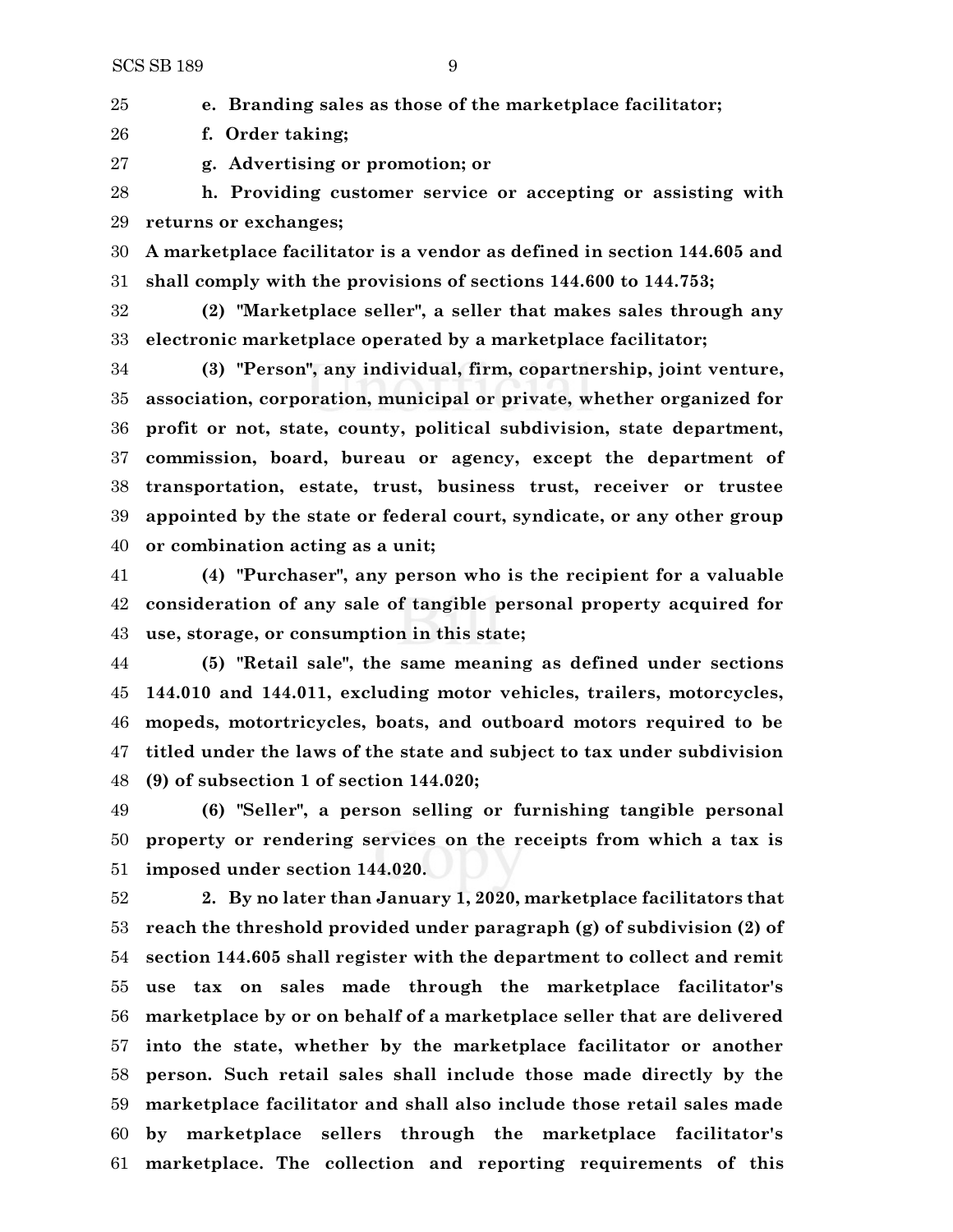**subsection shall not apply to retail sales other than those made through a marketplace facilitator's marketplace.**

 **3. Marketplace facilitators that are required to collect use tax under this section shall report and remit the tax in accordance with the provisions of this chapter and shall maintain records of all sales delivered to a location in the state, including copies of invoices showing the purchaser, address, purchase amount, and use tax collected. Such records shall be made available for review and inspection upon request by the department.**

 **4. Marketplace facilitators who properly collect and remit to the department in a timely manner use tax on sales in accordance with the provisions of this section by or on behalf of marketplace sellers shall be eligible for any discount provided under this chapter.**

 **5. A marketplace facilitator shall provide the purchaser with a statement or invoice showing that the use tax was collected and shall be remitted on the purchaser's behalf.**

 **6. Any taxpayer who remits use tax under this section shall be entitled to refunds or credits to the same extent and in the same manner provided for in section 144.190 for taxes collected and remitted under this section.**

 **7. Marketplace facilitators shall be subject to the penalty provisions, procedures, and reporting requirements provided under the provisions of this chapter.**

 **8. For the purposes of this section, a marketplace facilitator shall not include a third party financial institution appointed by a merchant or a marketplace facilitator to handle various forms of payment transactions, such as processing credit cards and debit cards, and whose sole activity with respect to marketplace sales is to facilitate the payment transactions between two parties.**

144.757. 1. Any county or municipality, except municipalities within a county having a charter form of government with a population in excess of nine hundred thousand, may, by a majority vote of its governing body, impose a local use tax if a local sales tax is imposed as defined in section 32.085 at a rate equal to the rate of the local sales tax in effect in such county or municipality; provided, however, that no ordinance or order enacted pursuant to sections 144.757 to 144.761 shall be effective unless the governing body of the county or municipality submits to the voters thereof at a municipal, county or state general, primary or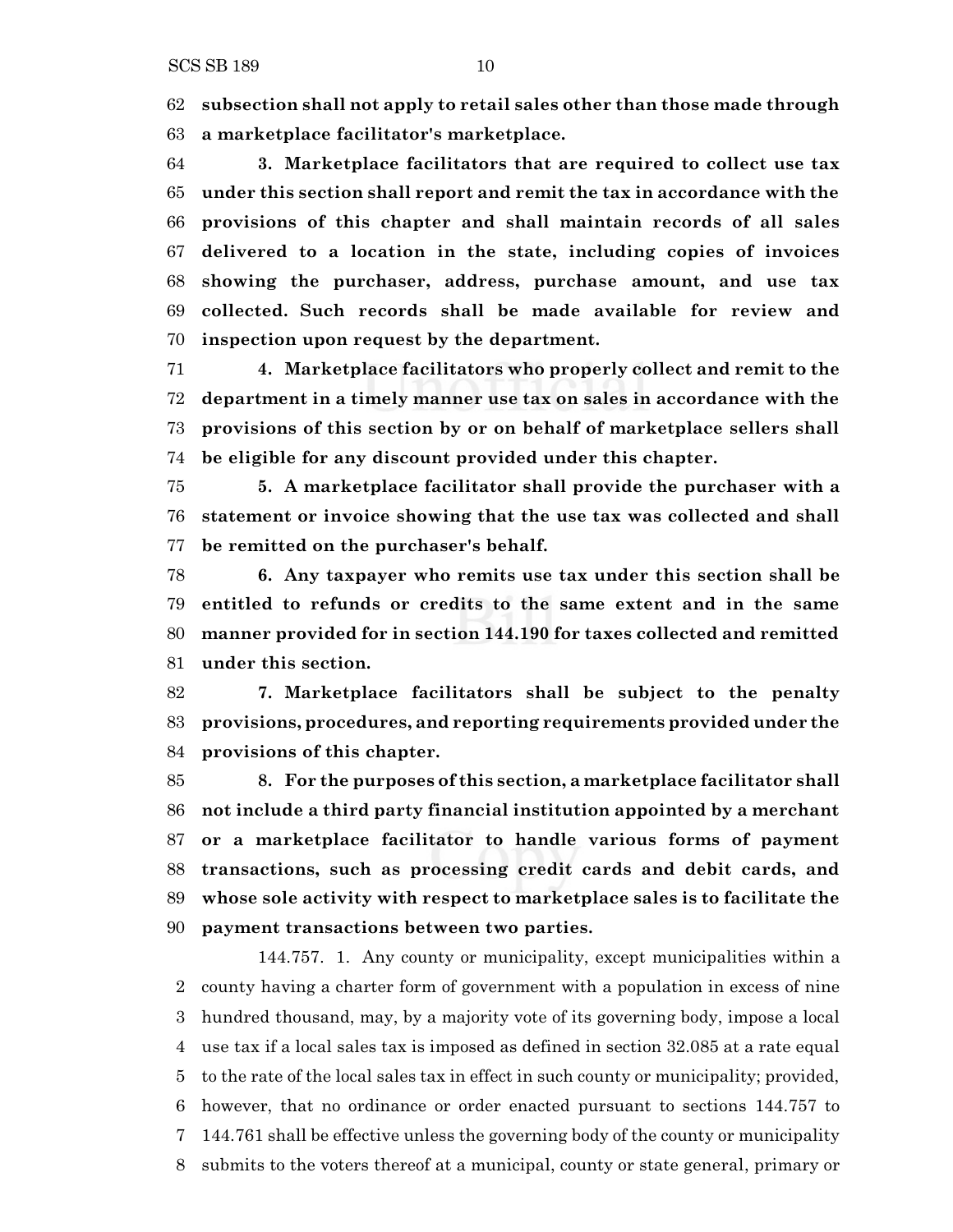special election a proposal to authorize the governing body of the county or municipality to impose a local use tax pursuant to sections 144.757 to 144.761. Municipalities within a county having a charter form of government with a population in excess of nine hundred thousand may, upon voter approval received pursuant to paragraph (b) of subdivision (2) of subsection 2 of this section, impose a local use tax at the same rate as the local municipal sales tax with the revenues from all such municipal use taxes to be distributed pursuant to subsection 4 of section 94.890. The municipality shall within thirty days of the approval of the use tax imposed pursuant to paragraph (b) of subdivision (2) of subsection 2 of this section select one of the distribution options permitted in subsection 4 of section 94.890 for distribution of all municipal use taxes.

 2. (1) The ballot of submission, except for counties and municipalities described in subdivisions (2) and (3) of this subsection, shall contain substantially the following language:

23 Shall the \_\_\_\_\_\_\_ (county or municipality's name) impose a local use tax at the same rate as the total local sales tax rate, **[**currently **\_\_\_\_\_** (insert percent), provided that if the local sales tax rate is reduced or raised by voter approval, the local use tax rate shall also be reduced or raised by the same action? **[**A use tax return shall not be required to be filed by persons whose purchases from out-of-state vendors do not in total exceed two thousand dollars in any calendar year.**] Approval of this question will eliminate the disparity in tax rates collected by local and out-of-state sellers by imposing the same rate on all sellers.**

33  $\Box$  YES  $\Box$  NO

- If you are in favor of the question, place an "X" in the box opposite "YES". If you are opposed to the question, place an "X" in the box opposite "NO".
- (2) (a) The ballot of submission in a county having a charter form of government with a population in excess of nine hundred thousand shall contain substantially the following language:
- For the purposes of enhancing county and municipal public safety, parks, and job creation and enhancing local government services, shall the county be authorized to collect a local use tax equal to the total of the existing county sales tax rate **[**of (insert tax rate)**]**, provided that if the county sales tax is repealed, reduced or raised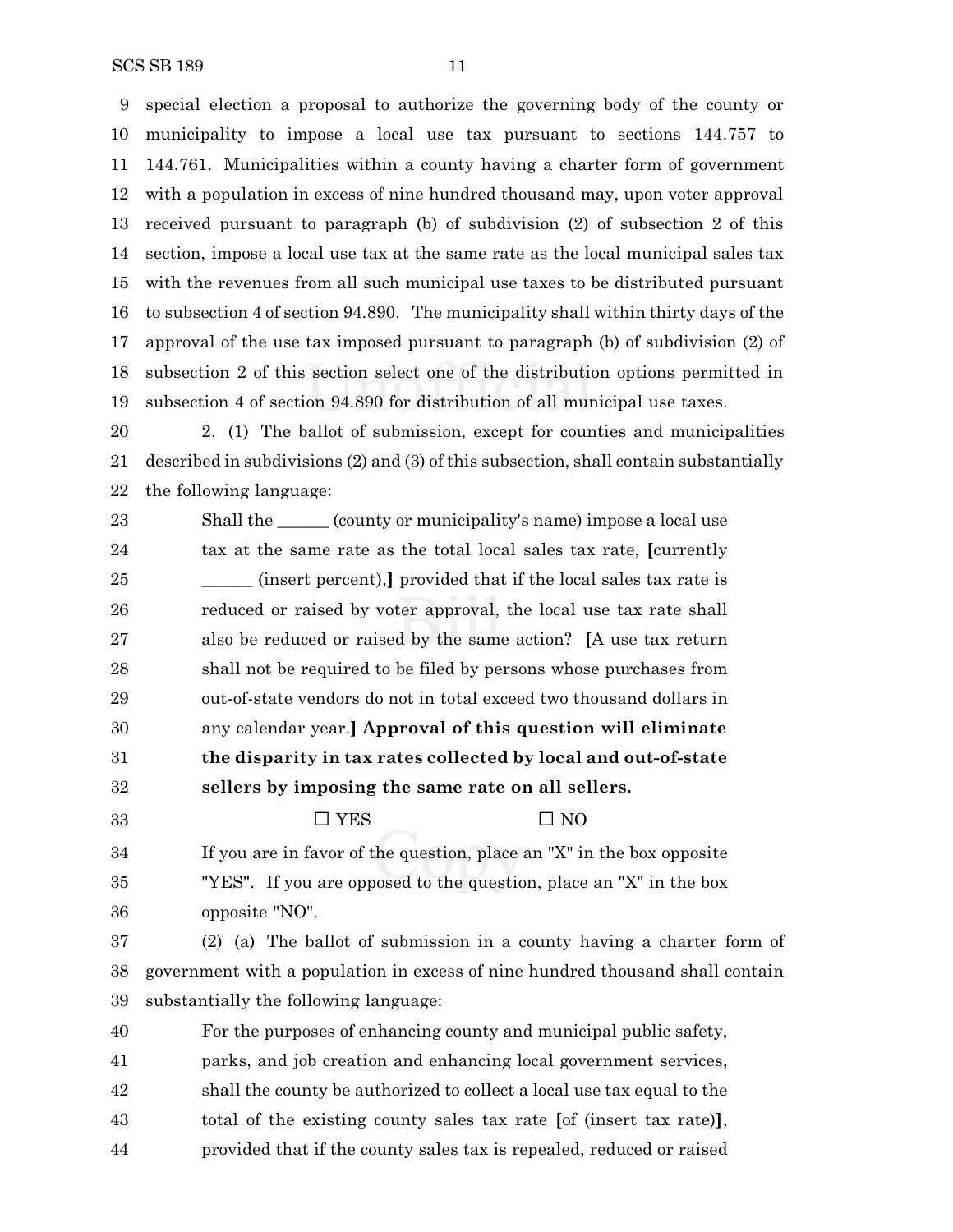by voter approval, the local use tax rate shall also be repealed, reduced or raised by the same voter action? Fifty percent of the revenue shall be used by the county throughout the county for improving and enhancing public safety, park improvements, and job creation, and fifty percent shall be used for enhancing local government services. The county shall be required to make available to the public an audited comprehensive financial report detailing the management and use of the countywide portion of the funds each year. A use tax is the equivalent of a sales tax on purchases from

 out-of-state sellers by in-state buyers and on certain taxable business transactions. **[**A use tax return shall not be required to be filed by persons whose purchases from out-of-state vendors do not in total exceed two thousand dollars in any calendar year.**] Approval of this question will eliminate the disparity in tax rates collected by local and out-of-state sellers by imposing the same rate on all sellers.**

 $\Box$  YES  $\Box$  NO If you are in favor of the question, place an "X" in the box opposite "YES". If you are opposed to the question, place an "X" in the box opposite "NO".

 (b) The ballot of submission in a municipality within a county having a charter form of government with a population in excess of nine hundred thousand shall contain substantially the following language:

 Shall the municipality be authorized to impose a local use tax at the same rate as the local sales tax by a vote of the governing body, provided that if any local sales tax is repealed, reduced or raised by voter approval, the respective local use tax shall also be repealed, reduced or raised by the same action? **[**A use tax return shall not be required to be filed by persons whose purchases from out-of-state vendors do not in total exceed two thousand dollars in any calendar year.**] Approval of this question will eliminate the disparity in tax rates collected by local and out-of-state sellers by imposing the same rate on all sellers.**

79  $\Box$  YES  $\Box$  NO

If you are in favor of the question, place an "X" in the box opposite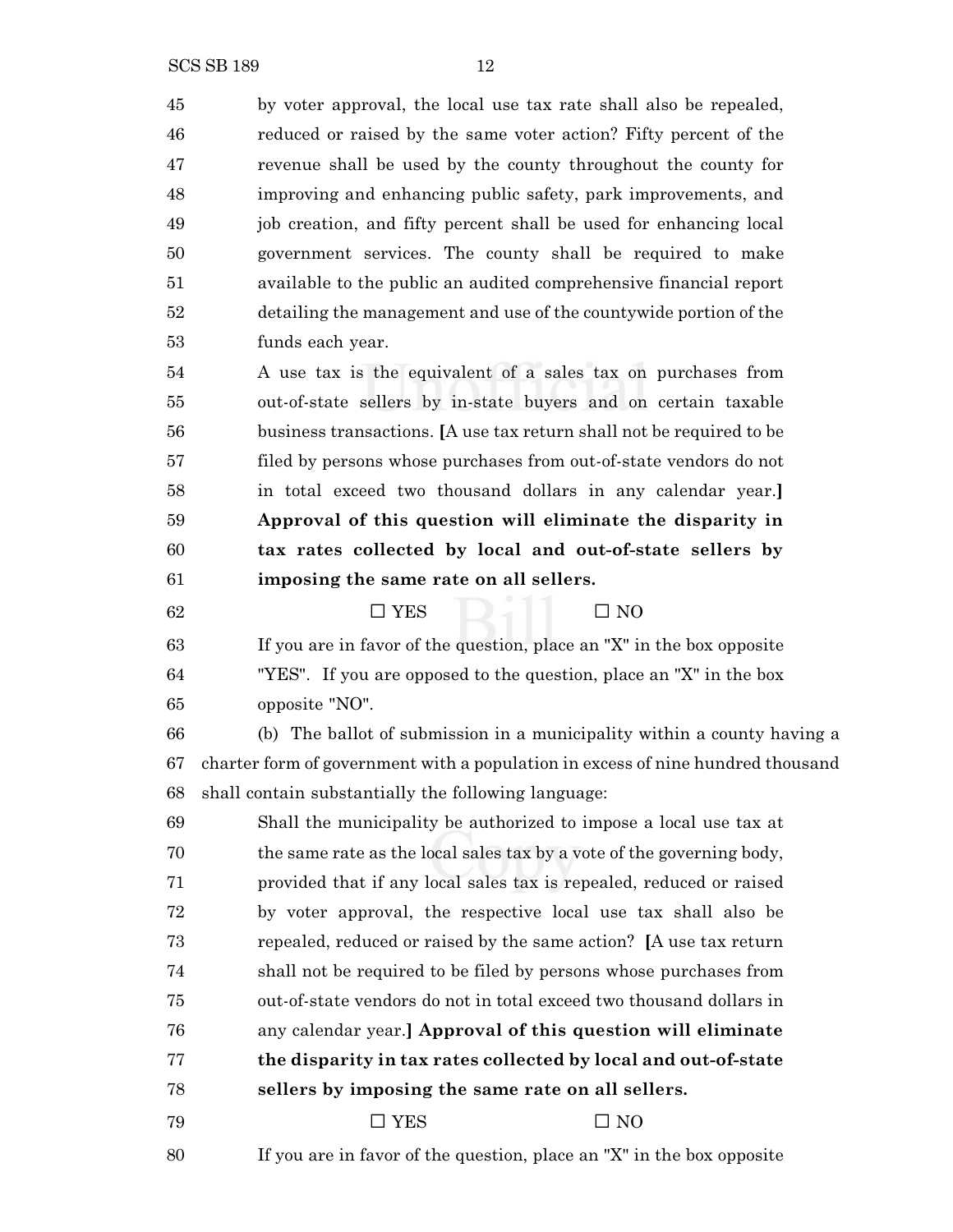"YES". If you are opposed to the question, place an "X" in the box opposite "NO".

 (3) The ballot of submission in any city not within a county shall contain substantially the following language:

 Shall the \_\_\_\_\_\_ (city name) impose a local use tax at the same rate as the local sales tax, **[**currently at a rate of \_\_\_\_\_\_ (insert percent)**]** which includes the capital improvements sales tax and the transportation tax, provided that if any local sales tax is repealed, reduced or raised by voter approval, the respective local use tax shall also be repealed, reduced or raised by the same action? **[**A use tax return shall not be required to be filed by persons whose purchases from out-of-state vendors do not in total exceed two thousand dollars in any calendar year.**] Approval of this question will eliminate the disparity in tax rates collected by local and out-of-state sellers by imposing the same rate on all sellers.**

97  $\Box$  YES  $\Box$  NO

 If you are in favor of the question, place an "X" in the box opposite "YES". If you are opposed to the question, place an "X" in the box opposite "NO".

 (4) If any of such ballots are submitted on August 6, 1996, and if a majority of the votes cast on the proposal by the qualified voters voting thereon are in favor of the proposal, then the ordinance or order and any amendments thereto shall be in effect October 1, 1996, provided the director of revenue receives notice of adoption of the local use tax on or before August 16, 1996. If any of such ballots are submitted after December 31, 1996, and if a majority of the votes cast on the proposal by the qualified voters voting thereon are in favor of the proposal, then the ordinance or order and any amendments thereto shall be in effect on the first day of the calendar quarter which begins at least forty-five days after the director of revenue receives notice of adoption of the local use tax. If a majority of the votes cast by the qualified voters voting are opposed to the proposal, then the governing body of the county or municipality shall have no power to impose the local use tax as herein authorized unless and until the governing body of the county or municipality shall again have submitted another proposal to authorize the governing body of the county or municipality to impose the local use tax and such proposal is approved by a majority of the qualified